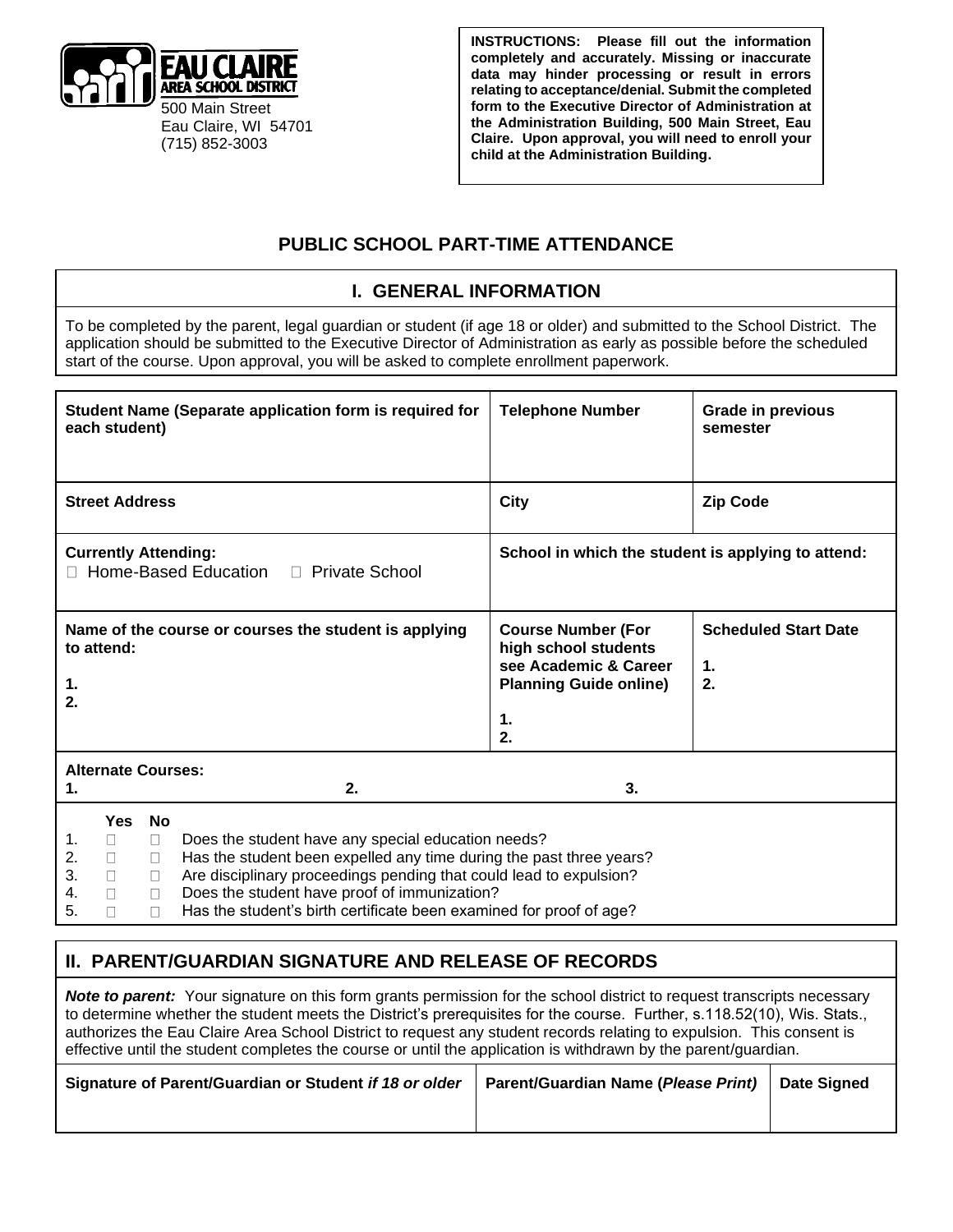# **III. COURSE APPROVAL/DENIAL**

To be completed by the school principal and sent to the parent no less than one week before the scheduled start of the course (a post-mark of at least three days before the parent is required to receive it shall constitute timely notification). A copy will be sent to the Executive Director of Administration's Office upon completion.

| <b>SEMESTER I, COURSE I</b><br>Name of Course:                                                                                                                                                 | <b>SEMESTER I, COURSE II</b><br>Name of Course:                                                                                                                                         |                                               |  |
|------------------------------------------------------------------------------------------------------------------------------------------------------------------------------------------------|-----------------------------------------------------------------------------------------------------------------------------------------------------------------------------------------|-----------------------------------------------|--|
| □ Approved                                                                                                                                                                                     | □ Approved                                                                                                                                                                              |                                               |  |
| □ Denied<br><b>Reason for Denial: Required</b><br>□ Space is not available in the course.<br>□ Student does not meet high school admission<br>standards.<br>□ Does not meet prerequisite.      | $\Box$ Denied<br><b>Reason for Denial: Required</b><br>□ Space is not available in the course.<br>standards.<br>□ Does not meet prerequisite.                                           | □ Student does not meet high school admission |  |
| <b>SEMESTER II, COURSE I</b><br>Name of Course                                                                                                                                                 | <b>SEMESTER II, COURSE II</b><br>Name of Course                                                                                                                                         |                                               |  |
| □ Approved                                                                                                                                                                                     | □ Approved                                                                                                                                                                              |                                               |  |
| $\Box$ Denied<br><b>Reason for Denial: Required</b><br>□ Space is not available in the course.<br>□ Student does not meet high school admission<br>standards.<br>Does not meet prerequisite.   | $\Box$ Denied<br><b>Reason for Denial: Required</b><br>□ Space is not available in the course.<br>standards.<br>□ Does not meet prerequisite.                                           | □ Student does not meet high school admission |  |
| <b>ALTERNATE COURSE</b><br>Name of Course                                                                                                                                                      | <b>ALTERNATE COURSE</b><br>Name of Course                                                                                                                                               |                                               |  |
| $\Box$ Approved                                                                                                                                                                                | □ Approved                                                                                                                                                                              |                                               |  |
| $\Box$ Denied<br><b>Reason for Denial: Required</b><br>□ Space is not available in the course.<br>□ Student does not meet high school admission<br>standards.<br>□ Does not meet prerequisite. | □ Denied<br><b>Reason for Denial: Required</b><br>□ Space is not available in the course.<br>□ Student does not meet high school admission<br>standards.<br>Does not meet prerequisite. |                                               |  |
| <b>Signature of Principal</b>                                                                                                                                                                  |                                                                                                                                                                                         | <b>Date Signed</b>                            |  |

## **IV. NOTIFICATION THAT STUDENT WILL NOT ATTEND**

| To be completed by the parent and a copy provided to both the school principal and Executive Director of Administration's Office no<br>later than the last week day (excluding state holidays) preceding the scheduled start of the course. |                                       |                    |  |  |  |  |  |
|---------------------------------------------------------------------------------------------------------------------------------------------------------------------------------------------------------------------------------------------|---------------------------------------|--------------------|--|--|--|--|--|
| (Student Name)<br>will not attend<br>(course).                                                                                                                                                                                              | Name)<br>will not attend<br>(course). | (Student           |  |  |  |  |  |
| Signature of Parent/Guardian or Student if 18 or older                                                                                                                                                                                      |                                       | <b>Date Signed</b> |  |  |  |  |  |